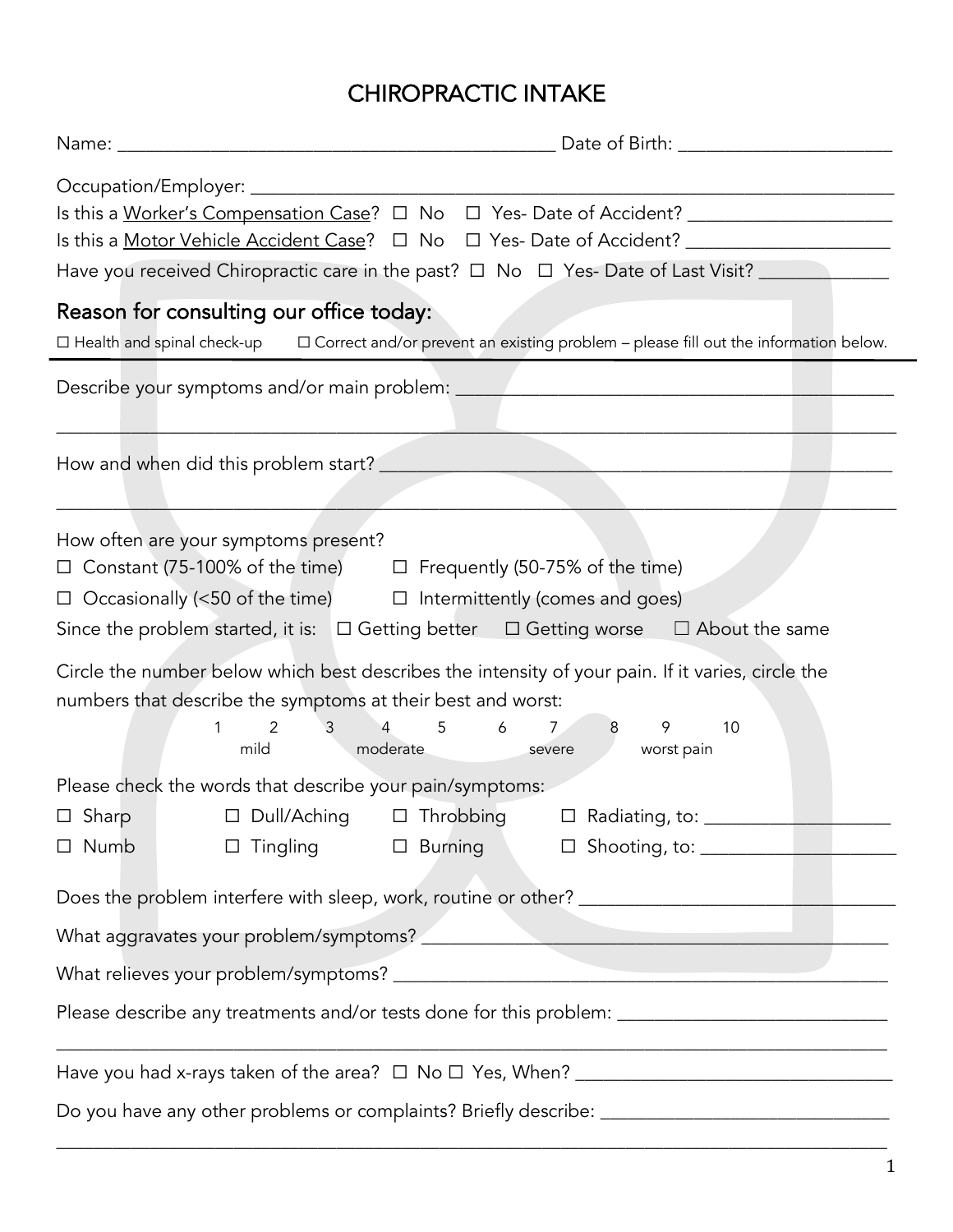## HEALTH HISTORY

To give the Doctor a complete picture of your overall health, please check off ANY of the following symptoms you currently have or have had in the past 6 MONTHS, even if you don't think they are related to the current problem.

| $\Box$ Headaches                           | $\Box$ Neck pain                                                           | $\Box$ Diarrhea/constipation                                                                       | $\Box$ Low back/hip pain |
|--------------------------------------------|----------------------------------------------------------------------------|----------------------------------------------------------------------------------------------------|--------------------------|
| $\Box$ Leg/knee/foot pain                  | $\Box$ Upper back pain                                                     | □ Arm/shoulder/wrist pain                                                                          | $\Box$ Migraines         |
| $\Box$ Dizziness                           | $\Box$ Chest pain                                                          | $\Box$ Buzzing/ringing in ears                                                                     | $\Box$ Osteoporosis      |
| $\Box$ Allergies                           | $\square$ Sinus problems                                                   | □ General fatigue                                                                                  | $\square$ Frequent colds |
| $\Box$ Frequent nausea                     | $\Box$ Cold feet/hands                                                     | □ Heartburn/indigestion                                                                            | □ Sexual dysfunction     |
| □ Anxiousness                              | $\Box$ Miscarriage(s) $\_\_\_\_\_\_\_\_\$                                  | □ Menstrual pain/PMS                                                                               | $\Box$ Breast pain       |
| $\Box$ Arthritis                           | $\square$ Sleep problems                                                   | □ Thyroid problems                                                                                 | $\Box$ Asthma            |
| □ IBS/Colitis                              | $\Box$ Painful urination                                                   | $\Box$ High cholesterol                                                                            | □ Numbness/tingling      |
| $\Box$ Jaw pain                            | $\Box$ Liver/gallbladder                                                   | $\Box$ Depression                                                                                  | $\Box$ Cancer            |
|                                            | disease                                                                    |                                                                                                    |                          |
|                                            |                                                                            | List all medications and supplements you are taking (including birth control pills): _____         |                          |
|                                            |                                                                            |                                                                                                    |                          |
|                                            | List any surgeries/hospitalizations and include when: _________            |                                                                                                    |                          |
|                                            |                                                                            |                                                                                                    |                          |
|                                            | List any car accidents and/or major falls/injuries and include when: _____ |                                                                                                    |                          |
|                                            |                                                                            |                                                                                                    |                          |
|                                            |                                                                            |                                                                                                    |                          |
|                                            |                                                                            | Do you have a family history of: □ Heart Disease □ Stroke □ Cancer □ Arthritis □ Diabetes          |                          |
|                                            |                                                                            |                                                                                                    |                          |
|                                            | Is there anything else you would like us to know? ___________              |                                                                                                    |                          |
|                                            |                                                                            |                                                                                                    |                          |
|                                            |                                                                            |                                                                                                    |                          |
| <b>ABOUT YOUR CARE</b>                     |                                                                            |                                                                                                    |                          |
| Chiropractic provides three types of care: |                                                                            |                                                                                                    |                          |
|                                            |                                                                            | 1. Initial Intensive Care: corrects the most recent layers of damage/injury and usually reduces or |                          |
| eliminates the symptoms.                   |                                                                            |                                                                                                    |                          |
| 2.                                         |                                                                            | Reconstructive Care: also known as spinal rehabilitation, which corrects the years of damage       |                          |
|                                            | that occurred when there were few symptoms.                                |                                                                                                    |                          |
| 3.                                         |                                                                            | Maintenance Care: helps keep you healthy. The Doctor will explain these options to you and         |                          |
|                                            | help you choose the care that's right for you.                             |                                                                                                    |                          |
|                                            |                                                                            |                                                                                                    |                          |
|                                            | What do you hope to get from today's visit? Check all that apply.          |                                                                                                    |                          |
| $\Box$ Explanation of condition            |                                                                            | $\Box$ Ability to resume/increase activity                                                         | $\Box$ Reduce symptoms   |
|                                            |                                                                            |                                                                                                    |                          |

□ Learn what I can do to help □ Prevent recurrence □ □ Other: \_\_\_\_\_\_\_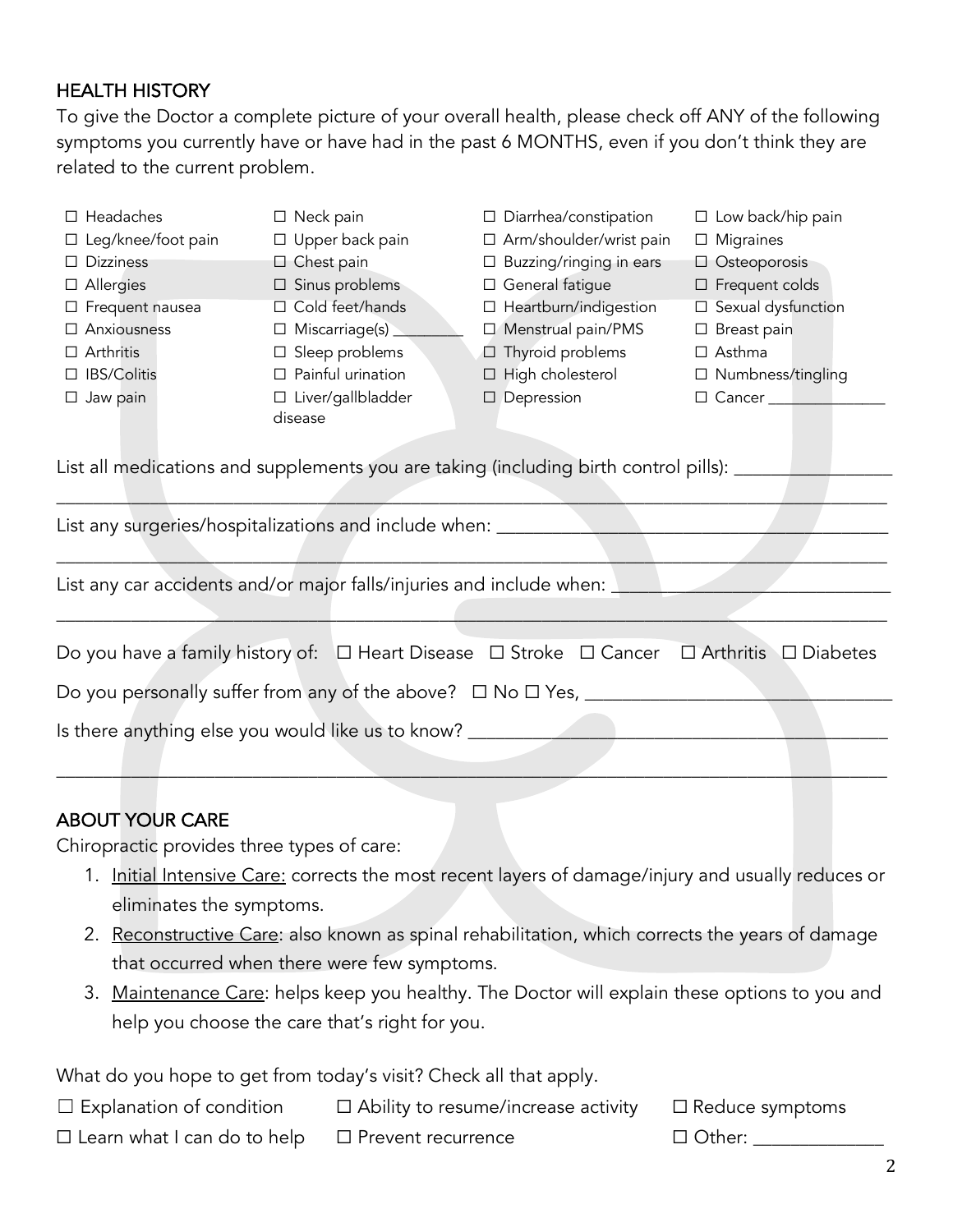

# CONSENT TO CHIROPRACTIC TREATMENT

It is important for you to consider the benefits, risks and alternatives to the treatment options offered by your chiropractor and to make an informed decision about proceeding with treatment.

Chiropractic treatment includes adjustment, manipulation and mobilization of the spine and other joints of the body, soft-tissue techniques such as massage, and other forms of therapy including, but not limited to, electrical or light therapy and exercise.

### Benefits

Chiropractic treatment has been demonstrated to be effective for complaints of the neck, back and other areas of the body caused by nerves, muscles, joints and related tissues. Treatment by your chiropractor can relieve pain, including headache, altered sensation, muscle stiffness and spasm. It can also increase mobility, improve function, and reduce or eliminate the need for drugs or surgery.

### Risks

The risks associated with chiropractic treatment vary according to each patient's condition as well as the location and type of treatment.

The risks include:

• Temporary worsening of symptoms – Usually, any increase in pre-existing symptoms of pain or stiffness will last only a few hours to a few days.

• Skin irritation or burn – Skin irritation or a burn may occur in association with the use of some types of electrical or light therapy. Skin irritation should resolve quickly. A burn may leave a permanent scar.

• Sprain or strain – Typically, a muscle or ligament sprain or strain will resolve itself within a few days or weeks with some rest, protection of the area affected and other minor care.

• Rib fracture – While a rib fracture is painful and can limit your activity for a period of time, it will generally heal on its own over a period of several weeks without further treatment or surgical intervention.

• Injury or aggravation of a disc - Over the course of a lifetime, spinal discs may degenerate or become damaged. A disc can degenerate with aging, while disc damage can occur with common daily activities such as bending or lifting. Patients who already have a degenerated or damaged disc may or may not have symptoms. They may not know they have a problem with a disc. They also may not know their disc condition is worsening because they only experience back or neck problems once in a while.

Chiropractic treatment should not damage a disc that is not already degenerated or damaged, but if there is a pre-existing disc condition, chiropractic treatment, like many common daily activities, may aggravate the disc condition.

The consequences of disc injury or aggravating a pre-existing disc condition will vary with each patient. In the most severe cases, patient symptoms may include impaired back or neck mobility, radiating pain and numbness into the legs or arms, impaired bowel or bladder function, or impaired leg or arm function. Surgery may be needed.